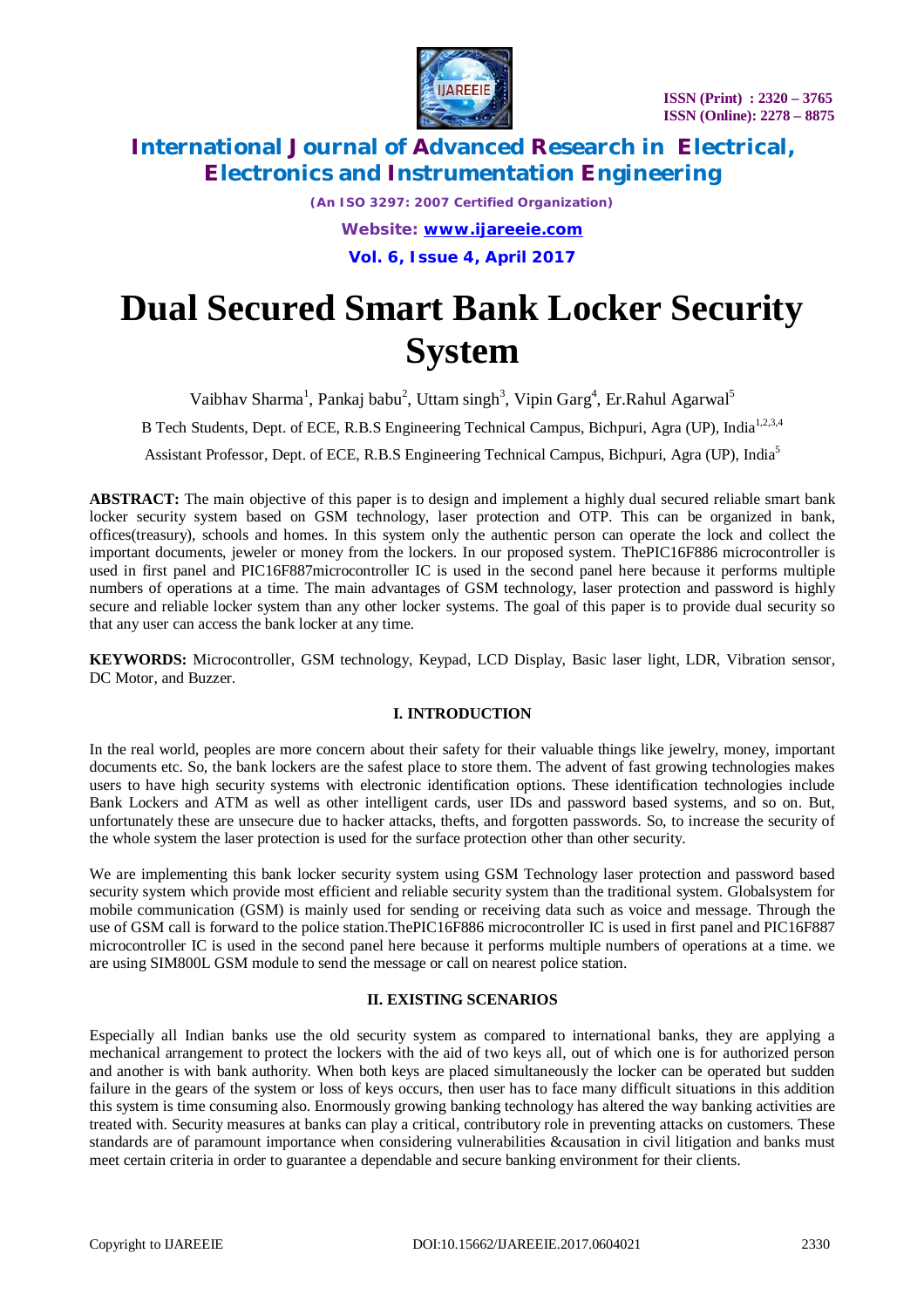

*(An ISO 3297: 2007 Certified Organization)*

*Website: [www.ijareeie.com](http://www.ijareeie.com)*

**Vol. 6, Issue 4, April 2017**

#### *A. Security using motion sensor: -*

One of the key player technologies in security system is motion sensor. The motion sensor is a device used to detect motions or different movements in the area around it. The main function of such sensors is to detect intruder when there is no one in organization or home or any institute. Motion sensors stand guard by alerting the control panel system by sending signals whenever the sensor get tripped by changes in motion. There are various types of motion sensors like passive motion sensor and active motion sensor. Active motion sensor emits various energy signals like sound signals, infrared signal, and microwave signal. Also, few sensors use vibrations, ultrasonic waves to detect motions.



Fig Use of Motion Sensor

## *B. Security using LDR and GSM: -*

In this system, GSM and LDR is used.LDR a light dependent resistor also known as photo resistor works on the principle of photoconductivity. The resistance of LDR decreases with increasing intensity of light when light is incident on it. Lockers in banks are kept in strong room where there is no sufficient light. Also, when locker is closed there is no light inside locker. For security of locker, LDR circuit is designed to detect whether locker is open or close.



Fig. LDR

## **IV. PROPOSED METHOD**

In this proposed method, there are two panels created in which one is placed at outside the bank locker room and another is placed inside the bank locker room. The first panel consists of microcontroller, keypad, LCD and power supply. The second panel consist of the microcontroller, keypad, LCD, GSM module, Vibration sensor, laser protection.

When the user passes through the first panel than the user has to enter the account number of the particular bank. Then the microcontroller checks the account number, if the account number exist than door opens and it allows the user to enter in the bank locker room. Then after entering into the locker room the user has to pass through the second panel for authentication the second panel the user has to enter the pin code provided by the bank to a particular user. If the pin code or password enter by the user is correct than the locker gets open but if the password or pin code is incorrect than the call is placed to the police station and Alarm system gets activated. In the case of robbery, the laser protection and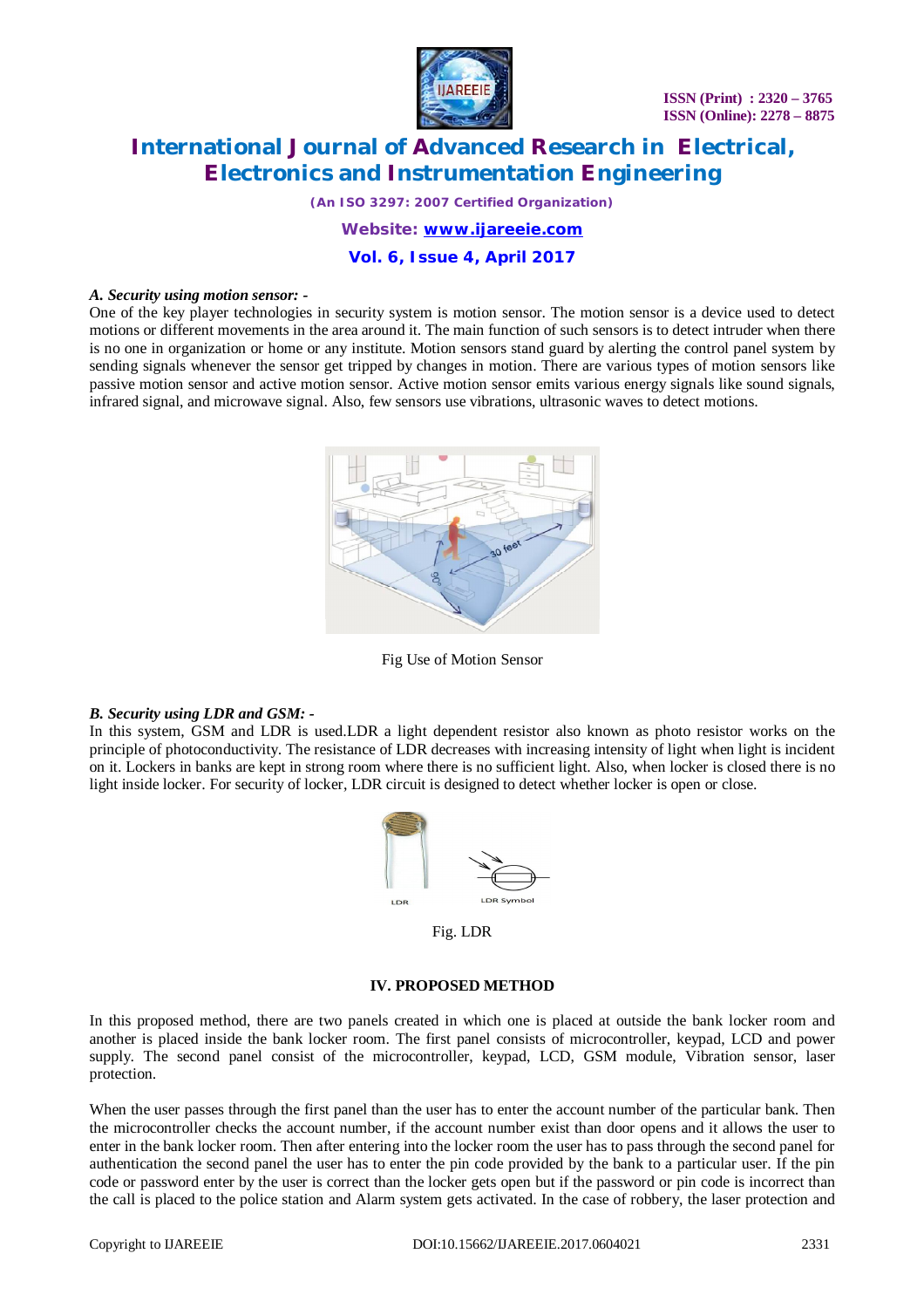

*(An ISO 3297: 2007 Certified Organization)*

*Website: [www.ijareeie.com](http://www.ijareeie.com)*

**Vol. 6, Issue 4, April 2017**

vibration sensor helps in identifying the misshaping done in the locker room. The alarm gets activated and quickly the call is placed through the GSM module.

# **V. BLOCK DIAGRAM**







**SECOND PANEL** 

# **VI. GLOBAL SYSTEM FOR MOBILE COMMUNICATION (GSM)**

global system for mobile communication (GSM) is a globally accepted standard for digital cellular communication. GSM is a common European mobile telephone standard for a mobile cellular radio system. This system is basically a controller based access-control system which allows only authorized person to access the locker with GSM technology.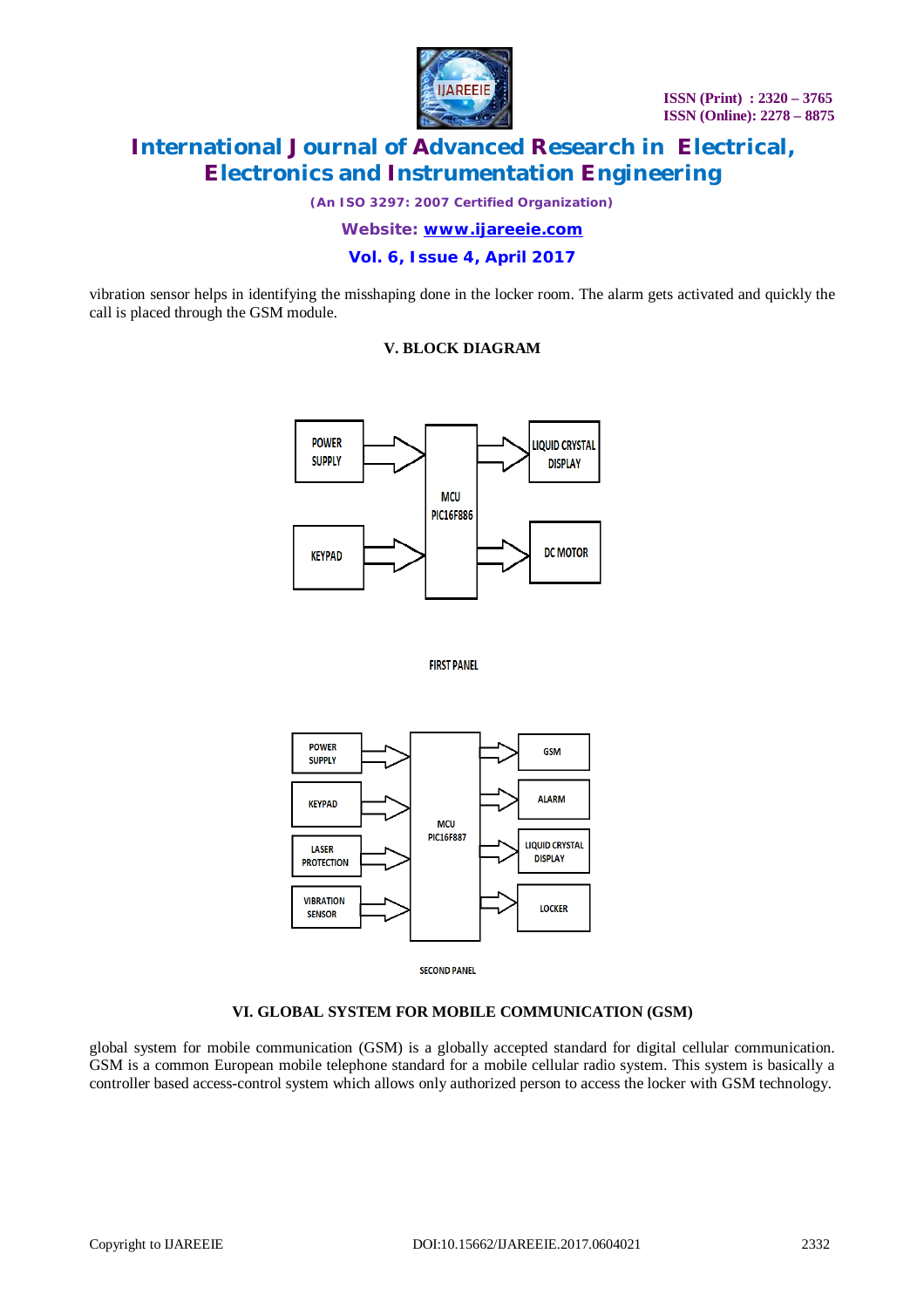

*(An ISO 3297: 2007 Certified Organization)*

*Website: [www.ijareeie.com](http://www.ijareeie.com)*

**Vol. 6, Issue 4, April 2017**



## Fig.4 GSM

## **VII. LCD (LIQUID CRYSTAL DISPLAY)**

LCD (Liquid Crystal Display) screen is an electronic display module and find a wide range of applications. A 16x2 LCD display is very basic module and is very commonly used in various devices and circuits. These modules are preferred over seven segments and other multi segment LEDs.

## **Pin Diagram**



## Fig.2 4x2 LCD

## **VIII. KEYPAD 4\*4**

A keypad is a set of buttons arranged in a block or "pad" which bear digits, symbols or alphabetical letters. Pads mostly containing numbers are called numeric keypad.Numeric keypads are found on alphanumeric keyboards and on other devices which require mainly numeric input such as calculators, push-button telephones, vending machines, ATMs, Point of Sale devices, combination locks, and digital door locks.Many devices follow the E.161standard for their arrangement.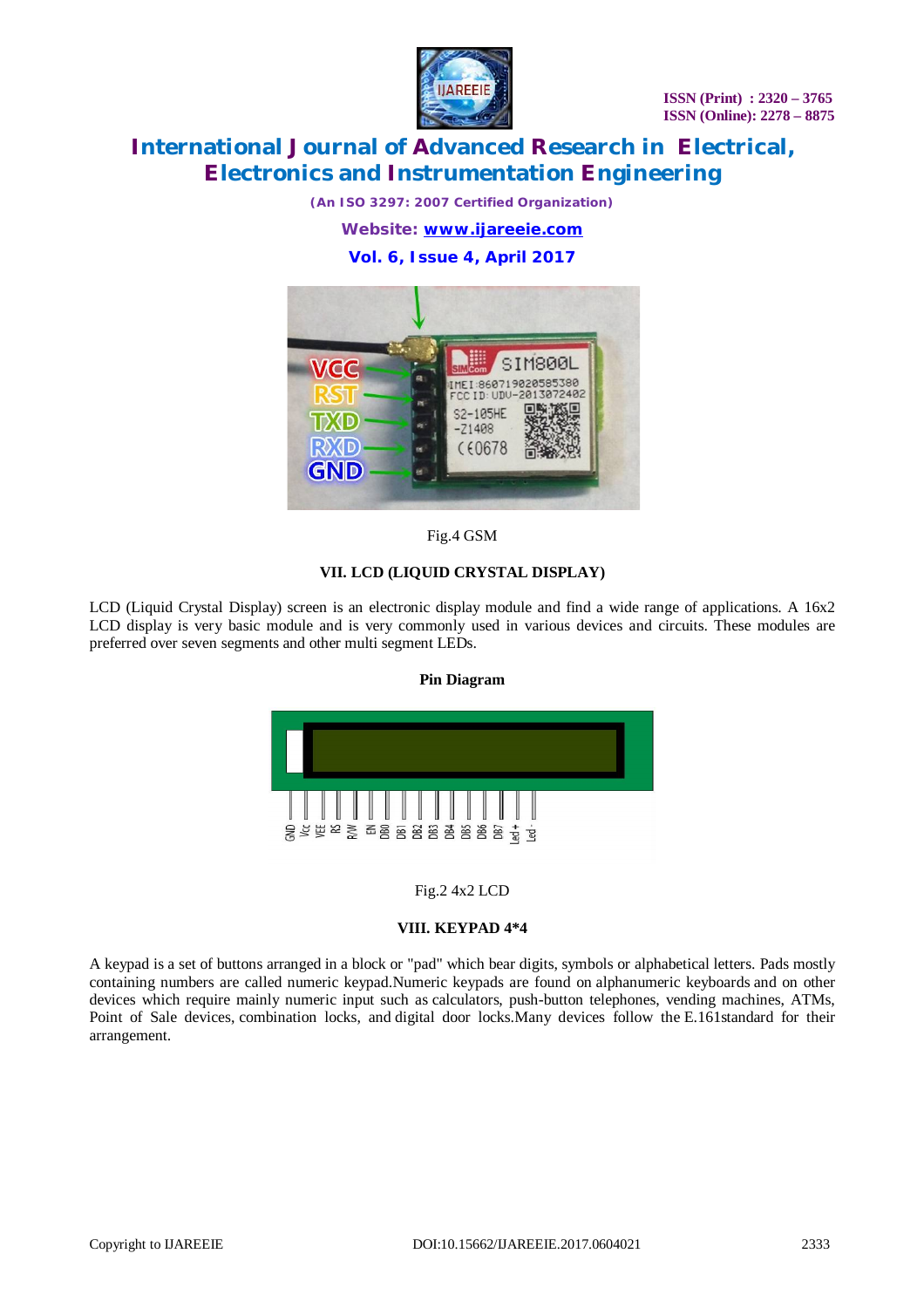

*(An ISO 3297: 2007 Certified Organization)*

*Website: [www.ijareeie.com](http://www.ijareeie.com)*

# **Vol. 6, Issue 4, April 2017**



Fig.3 Keypad

## IX. **VIBRATION SENSOR**

Vibration sensor is work to response to hard work to the vibration sensor module vibration switch sw-420 is based on the vibration sensor sw-420 and comparator lm393 to detect if there is any vibration that beyond the threshold.

the threshold can be adjusted by the on-board potentiometer. when this no vibration, this module output logic low the signal indicates led light, and vice versa.



#### Fig.4 Vibration sensor

#### **X. LASER DIODE MODULES**

Laser Diode Modules are used in a variety of applications that require small sizes in addition to low power consumption with long operating lifetimes. Laser Diode Modules are lasers lab or OEM integration. Laser Diode Modules are ideal for applications such as life science, industrial, or scientific instrumentation, in addition to laser line generation or machine vision. Laser Diode Modules are available in a wide variety of wavelengths, output powers, or beam shapes.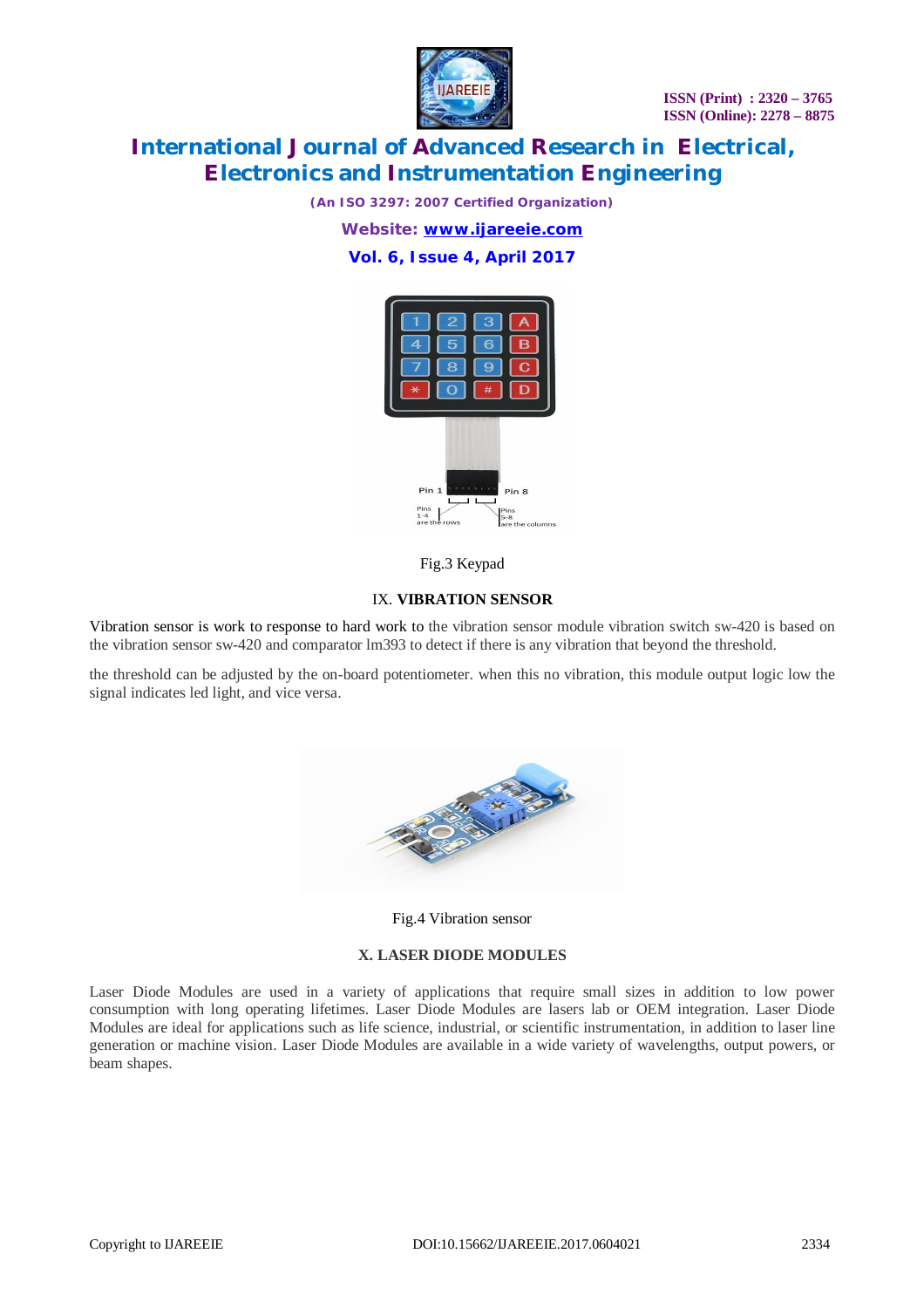

*(An ISO 3297: 2007 Certified Organization)*

*Website: [www.ijareeie.com](http://www.ijareeie.com)*

**Vol. 6, Issue 4, April 2017**



Fig.5 Laser diode

#### **XI. FLOW DIAGRAM**

To implement the actual algorithm for performing the two-step verification the microcontroller PIC16F886 & PIC16F887 has to follow the step give in the flow chart. The GSM, keypad, laser, vibration sensor & alarm and other devices are interface with microcontroller.

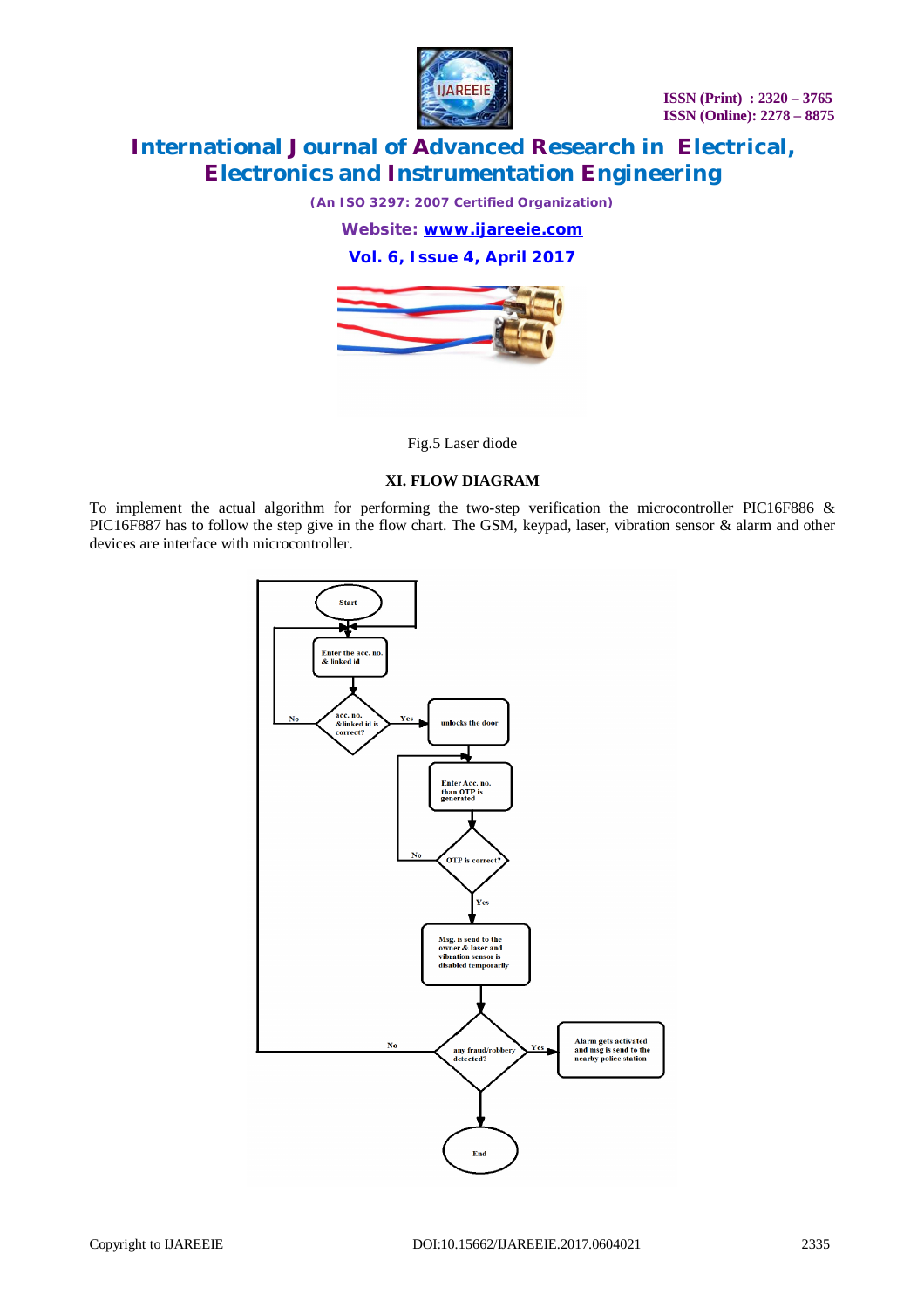

*(An ISO 3297: 2007 Certified Organization) Website: [www.ijareeie.com](http://www.ijareeie.com)*

# **Vol. 6, Issue 4, April 2017**

# **XI. WORKING PROTOTYPE**

The working prototype of the dual secured smart bank locker security system is shown below.



Fig.7 first panel and second panel

# **XII. RESULT & CONCLUSION**

Thus, by implementing this Dual Secured Smart Bank LockerSecurity Systemproject using Laser protection, Vibration sensor, OTP and GSM technology money, jewellery and any other important documents of a every citizen we can make at safe custody. Using this smart technology a authorized person can only open the lock and collect the money, jewellery and any other important documents. This is a low cost equipment, low in power consumption, compact in size, wide operating range, highly secured and reliable stand-alone unique system.

# **XIII. APPLICATIONS**

This project is used in following places: In all bank for Lockers, In all bank ATMs, In house, Schools treasury, Colleges treasury and in industries, VIP vehicles, in hospital, offices.Vehicle Security Applications.

# **XIV. FUTURE SCOPE**

In addition to this the future scope of this project is to develop Dual smart bank Locker security system based on "GSM", "laser protection", OTP password & keypad toScanning for visual identification of the person.